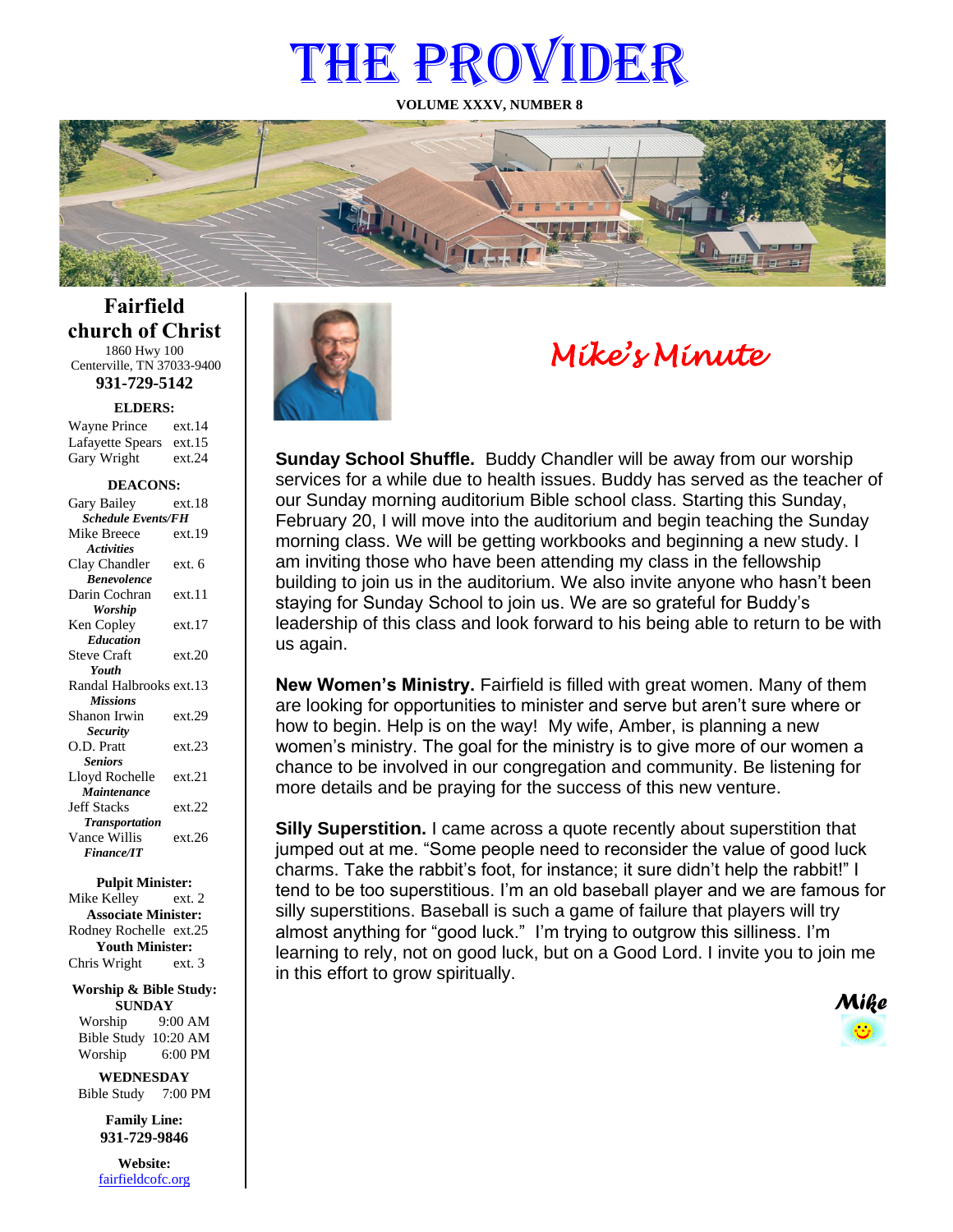

The Golden Ager's will be meeting at the church on February  $24<sup>th</sup>$  at 8:00 am to go to the Beacon Light Tea Room for breakfast. Signup sheets are in both foyers.

7 pm in the church auditorium. The next movie night will be Friday, February 25<sup>th</sup> at

On February  $27<sup>th</sup>$ , the Fairfield Family & Friends Relay team will be having a fund-raising lunch after morning services and will be serving until 1:00 pm. We will have a variety of soups, chili and chicken-ndumplings, chips, sandwiches and dessert. There will also be a silent auction.

Any lady interested in being a part of the Purpose "Field" Women's Ministry is invited to a *Planning*  Party on Saturday, March 5<sup>th</sup> at 9 am in the basement of the church. If you have any questions, please see Amber Kelley.



We express our sympathy to the family of **Claudine Morrison** who passed away last Friday. Her funeral was Sunday.

We express sympathy to the family of **Kenneth Stone** who passed away. He was the grandfather of **Charley & Gabe Stone**.

## Responses

**Chris England** came forward last Sunday asking for prayers.

# **MEMORIALS**

Contributions were given in memory of **Mac Breece** by **Phil & Diane Coates** and **Clay & Linda Chandler**.



*Members:* Gerry & Sarah Hinson, Aiden Liddell (home), Sherry Breece (St. Thomas West), Gerry Smith (tests in a couple of weeks), Harry Totty, Diane Coates, Dorothy Weatherspoon, Derek Hutchings, Carolyn Phillips, Dewayne Victory, Marlin Lawson (St. Thomas West-procedure went well), June Prince, Helen Shanes, Kenneth Chandler (Maury Regional), Barbara Chandler (surgery went well), Thomas Haskins, Lou Dickens, Paul & Noble Victory, James Coates & Jo Ann Totty.

*Friends & Family:* Jo James (mother-in-law of Brynne Brady James-St. Thomas West), Lucille Morphis (mother of Sherry Dunn-Neuro ICU-stroke), J.B. Brown (St. Thomas Midtown), Charlie Shelton, Wanda Gilliam Felts, Edith Talbert (hospice), Cody Crawford, Linda Goad, Doris & Marjorie Claud, Rebeca Mears, David Dansby, Darlene Rounsavall, Greg Zoller, Seth Williams, Elizabeth Dunn, Mike & Nancy Bradley, Kelley Wilson, Glen England, Melvin Roberson, Ronald Loveless (Maury Regional hospital), Billie Church, Daniel Spears, Ann Spencer, Thomas Brady, Donald Brady, Rachael Bellis, Doris Elam, Neil Jobe, Donna Gaspard, Roman Surra, Anthony & Rita Stacks, McKinley Moore, Jimmy Jenkins, Ruby Church, Carolyn Nash, Kathy Swinford Coleman, Grayson Gunter, Jimmy George & William Dale Nash.

*Life Care:* Kenneth Chandler, Lelia Mae Poore, James Hassell, Sue Edney, Hester Moss, Joyce Cayce

*St. Thomas Hickman Nursing Home:* Barbara Beard, Naomi Bailey

*Olive Branch Senior Living, Dickson:* Martha Page



I want to thank each and every one of you for the beautiful wind chimes. It was very nice of you. It's good to have Christian friends like you. Thanks so much.

In Christian Love, **Violet Shelby**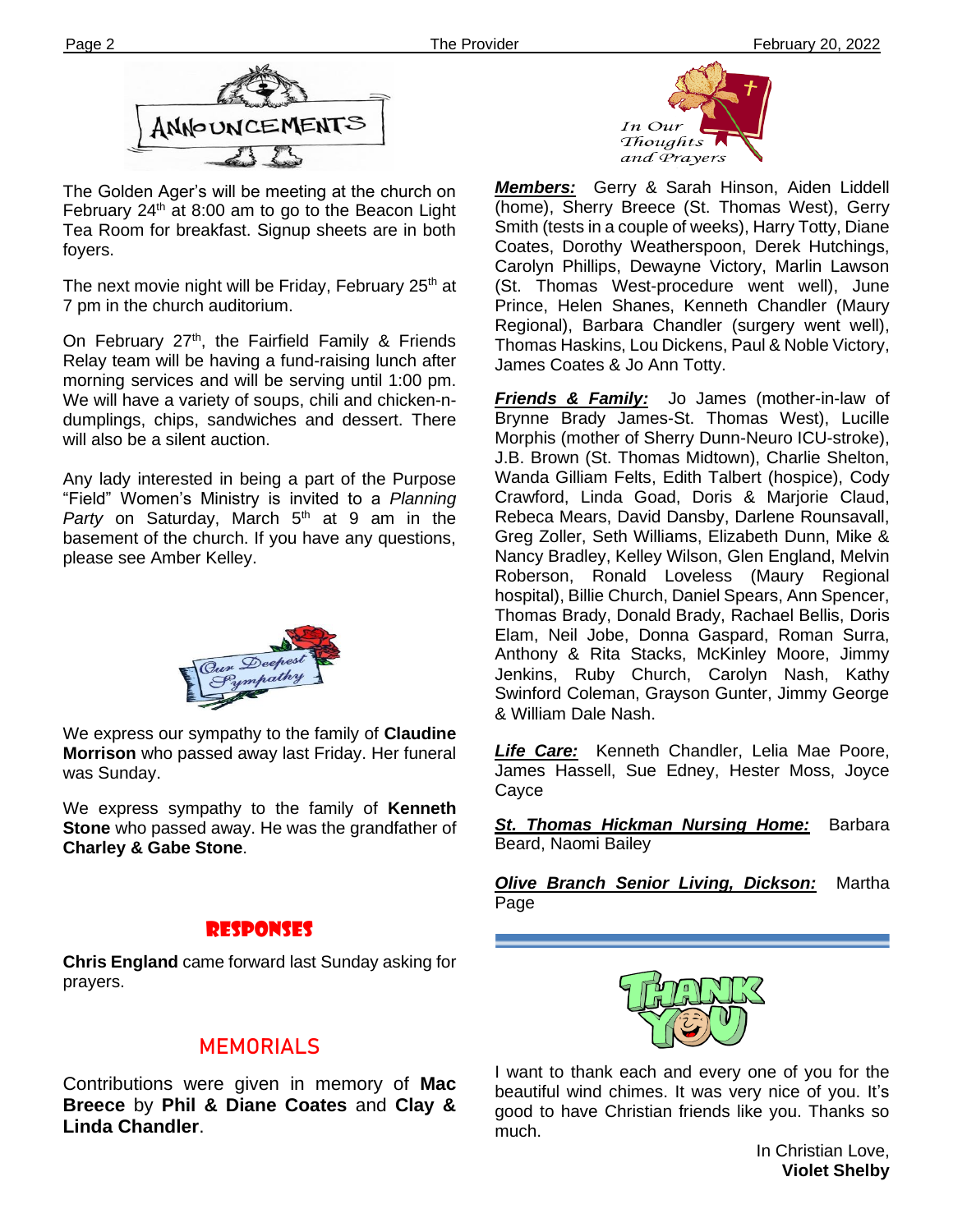

**Center Fielders News** "For God So Loved…"

 Many of us have heard John 3:16 quoted ever since childhood. Let's stop and take a closer look at this familiar verse. It mentions several things that are sometimes overlooked and needs to be understood.

 **For God:** The previous verse mentions perishing in our sinful condition. But God intervened "for" this reason. We must believe that God exists and is in control of all things.

 **So loved the world:** God loves us because we are His creation. He loves all mankind like no other part of His creation. He wants humanity as a whole to be His children. The word "so" shows just how much He loved.

 **That He gave His only begotten Son:** We must understand the need for a sacrifice to deal with the sin of mankind. In the Old Testament era, millions of lambs and rams were slain as an "atonement" (covering) for sin. Then Jesus gave Himself as the perfect Lamb of God, not just to cover sin but to take away the sin of the world.

 **That whosoever believeth in Him:** The gift is to all who commit to Jesus as Lord and Savior.

 **Should not perish:** Eternally separated from God because all have sinned. And a righteous and Holy God cannot tolerate sin so something had to be done. Thank God for His gift!!

 **But have everlasting life:** What a contrast! We may live forever in Heaven with the Father and the Son, if we confess, repent, be baptized, and remain faithful unto His will until death. Christ made a way for us to be freed from the bondage of sin and experience everlasting life!!!

*Obey God and watch Him work,*

*Rodney*



Mar 13 - 3<sup>rd</sup>-5<sup>th</sup> grade Devo, during evening service @ FH **Feb 20 -** 3<sup>rd</sup>-5<sup>th</sup> grade Devo, during evening service @ FH **Mar 1** - Middle/High School Devo, 6:30-8:30 @ FH **Mar 15** - Middle/High School Devo, 6:30-8:30 @ FH **Mar 20** - Puppet show, during evening service, in Lift-Off

# MEN TO SERVE February 20

#### **SUNDAY MORNING:**

**Song Leader:** Darin Cochran  **Opening Prayer:** Vance Willis **Scripture Reading:** Wallace Smith  **Scripture: Hebrews 12:28 Preside Lord's Supper:** Adam Jude  **Alternates:** Chris Wright, Gary Wright  **Announcements:** Darin Cochran  **Closing Prayer:** Woody Woodruff **Van Driver:** Jeff Stacks 931-994-7631

#### **SUNDAY EVENING:**

**Announcements:** Gary Basford **Scripture Reading:** Robert Graf  **Scripture: Titus 2:11-15 Song Leader:** Steve Baker **Opening Prayer:** Gary Bailey **Lord's Supper:** Edwin Wright, Gerry Hinson **Closing Prayer:** Kenneth Jett **Van Driver:** Jeff Stacks 931-994-7631

#### **WEDNESDAY NIGHT:**

**Announcements:** Randal Halbrooks **Song Leader:** Ronny Pitman **Opening Prayer:** Rodney Rochelle **Invitation:** Mike Kelley  **Van Driver:** Chris Love 931-994-7855



"Wherefore we receiving a kingdom which cannot be moved, let us have grace, whereby we may serve God acceptably with reverence and godly fear:" Hebrews 12:28 (KJV)

# FOR THE RECORD

**WEEK OF February 13, 2022**

| <b>MORNING WORSHIP</b>    | 177    |
|---------------------------|--------|
| <b>CONTRIBUTION:</b>      | \$4687 |
| <b>2022 WEEKLY BUDGET</b> | \$4167 |